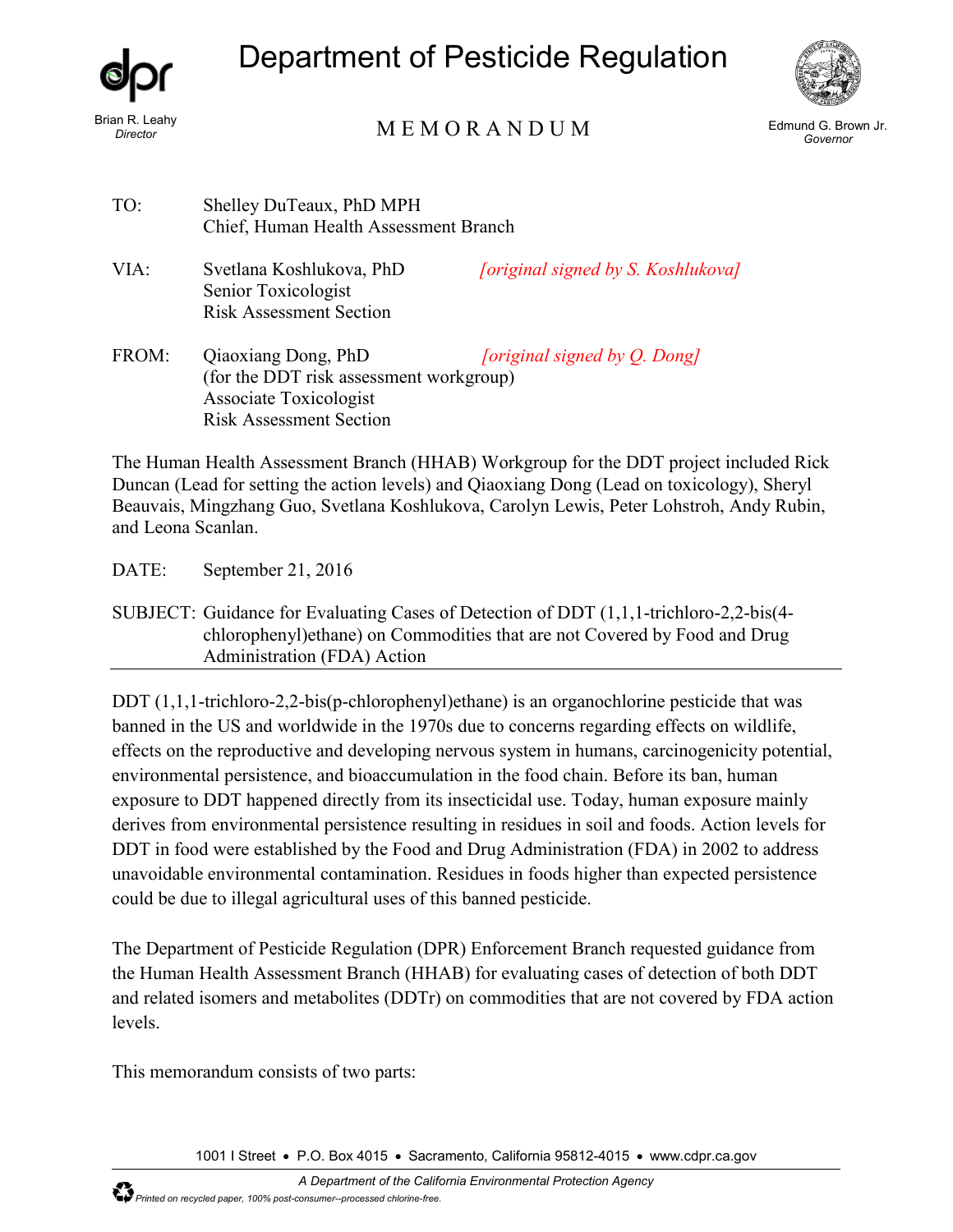> **Part 1**: Establishes action levels on commodities that are not covered by FDA action levels.

**Part 2**: Summarizes relevant toxicology data for DDT/DDE and establishes the acute noobserved-effect level (NOEL) and reference dose (RfD) for evaluation of illegal DDT residues on fresh produce.

## **Recommendations:**

- 1. Action levels for the following commodities are:
	- Cilantro (Chinese parsley, coriander leaves) 0.5 ppm
	- Yam- 1 ppm
	- Broccoli (rapa, Italian turnip, rapini)  $-0.5$  ppm
	- Burdock (gobo, harlock- clotbur) 0.2 ppm
	- Onion (green) 0.2 ppm
	- Sesame (seed and pod vegetable)  $-0.1$  ppm
	- Taro 0.2 ppm

2. For cases referred to HHAB for risk assessment, an acute reference dose (aRfD) of 0.0017 mg/kg will be used to evaluate risk.

## **PART 1. GUIDANCE FOR EVALUATING CASES OF DDT DETECTS ON COMMODITIES THAT ARE NOT COVERED BY FDA ACTION LEVELS**

The Department of Pesticide Regulation Enforcement Branch requested guidance from the Human Health Assessment Branch (HHAB) for evaluating cases of the detection of DDT (1,1,1 trichloro-2,2-bis(p-chlorophenyl)ethane) and related isomers and metabolites (DDTr) on commodities that are not covered by the Food and Drug Administration (FDA) action levels, specifically, maximum residues that would not be expected to result in an acute health concern. HHAB reviewed current FDA action levels, toxicity data for DDTr, and residue data from USDA's PDP program and DPR's residue monitoring program. We made the following conclusions regarding the evaluation of potentially illegal DDTr residues on fresh produce, that is, residues that exceed the FDA action level or residues detected on commodities that do not have action levels: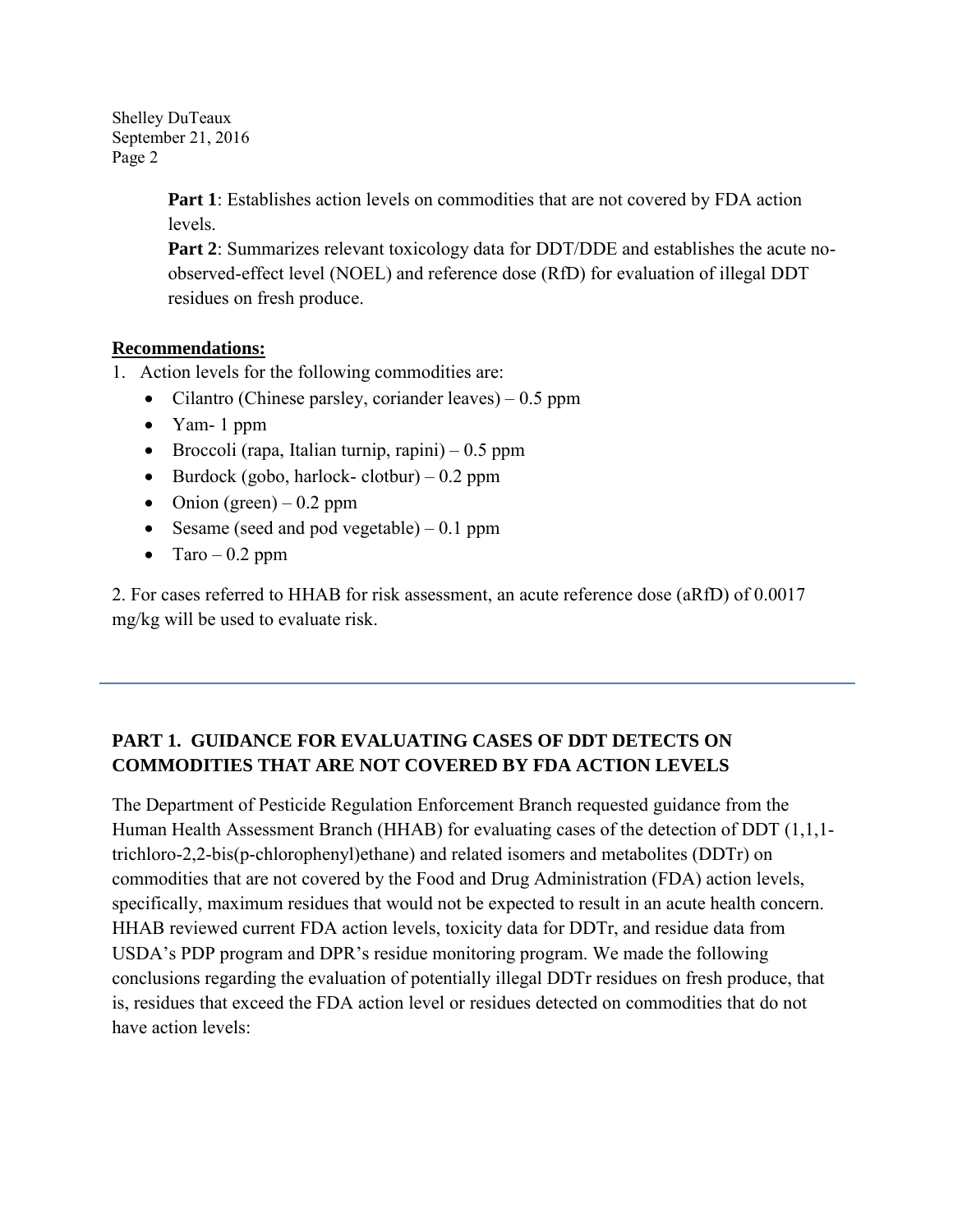- California soils and soils around the world where crops are grown for the California market contain legacy residues due to previous use of DDT as an insecticide on food crops and the long half-life of the chemical in the environment.
- The California Department of Food and Agriculture (CDFA) published a report in 1985 (updated in 1996) that investigated possible illegal use of DDT in California. It concluded that DDT residue profiles in food were due to higher than expected persistence of the chemical in California soils and not from illegal applications.
- DDT use in California was restricted in 1963. The last year that significant amounts were used was 1970, when 1.2 million pounds were applied in the state.
- A 2002 risk assessment by Agency for Toxic Substances and Disease Registry (ATSDR) showed that diet was the primary route of exposure to DDT for the general public. Consumption of meat, fish, and poultry were the main contributors. Among other food categories, leafy vegetables and root vegetables contained higher residues than fruits, legumes, and garden vegetables. Chronic dietary exposure was over 10-fold lower than the cRfD of 0.5 ug/kg/day for every subpopulation evaluated, indicating that there was no health concern from DDT residues in the diet. Both infants and children up to 2 years of age were the highest exposed subpopulations, with exposures of approximately 0.044 ug/kg/day.
- DDT has moderate acute toxicity based on its oral LD50 values in laboratory animals. While available studies evaluated its neurotoxicity, liver and reproductive toxicity, there are significant gaps in the database, particularly for neurodevelopmental toxicity and for studies specifically on p,p-DDE, the most commonly detected DDT-related chemical in the California Pesticide Residue Monitoring Program (CPRMP).
- US EPA established a chronic oral RfD of 0.5 ug/kg/day DDTr based on liver lesions in rats in a feeding study, and an oral cancer slope factor of 0.34  $(mg/kg/day)^{-1}$  based on liver tumor data from six studies in mice and rats. ATSDR recommended an acute RfD of 0.5 ug/kg DDTr based on neurotoxicity in neonatal mice after a single dose.
- Our analysis shows that the current levels of DDTr being detected by CPRMP are unlikely to pose an acute health concern. For example, using the aRfD of 0.0017 mg/kg/day, the acute threshold residues for cilantro and spinach are:
	- o Cilantro, 170 ppm (highest detect =  $0.05$  ppm)
	- o Spinach, 0.34 ppm (highest detect  $= 0.051$  ppm).
- For 2006-2015, the highest number of detections for the CPRMP was in spinach, kale, and cilantro. The single highest residue was 0.09 ppm DDE on Swiss chard (see Table 1).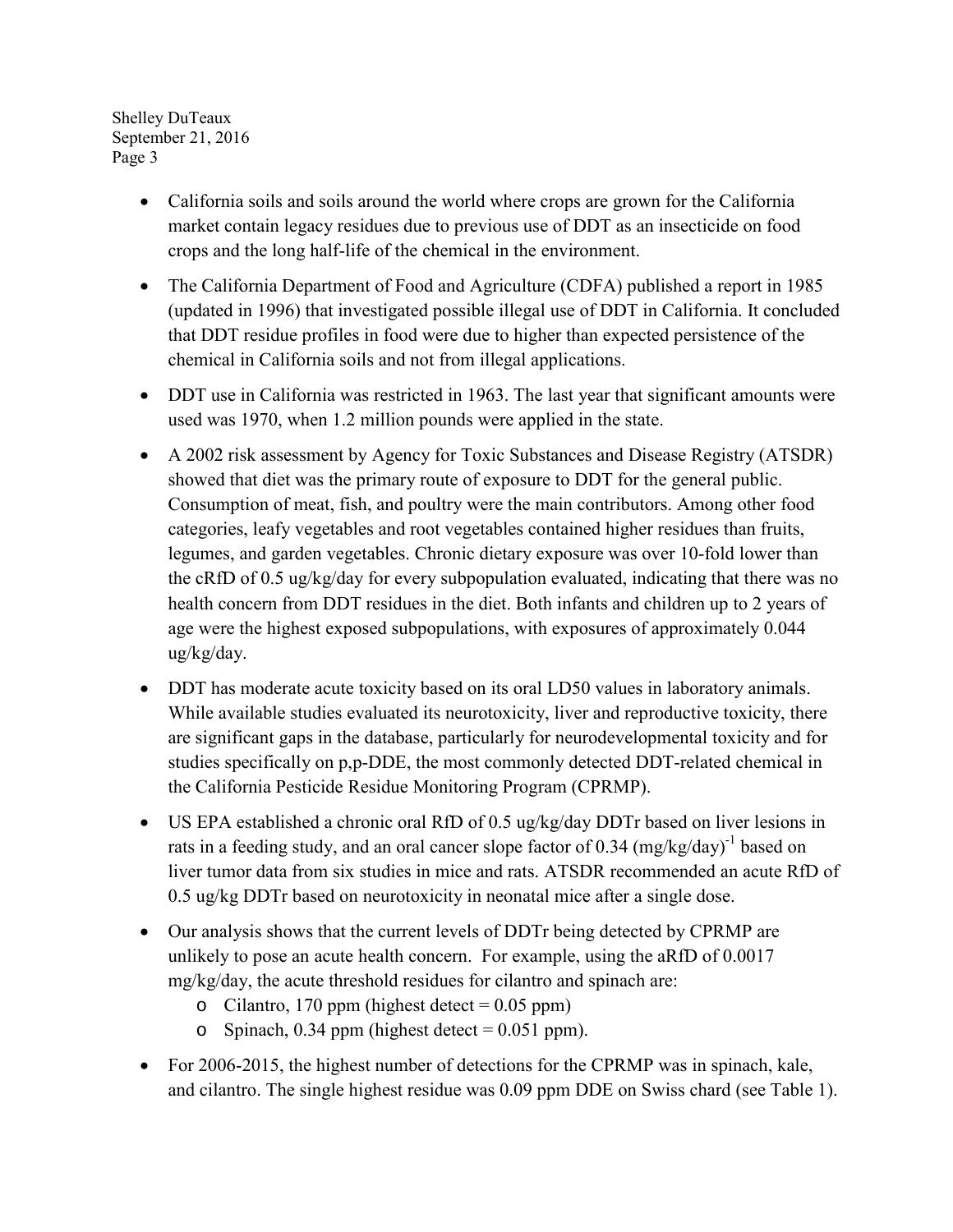> No detected residues exceeded the FDA action levels or action levels HHAB is proposing in this document.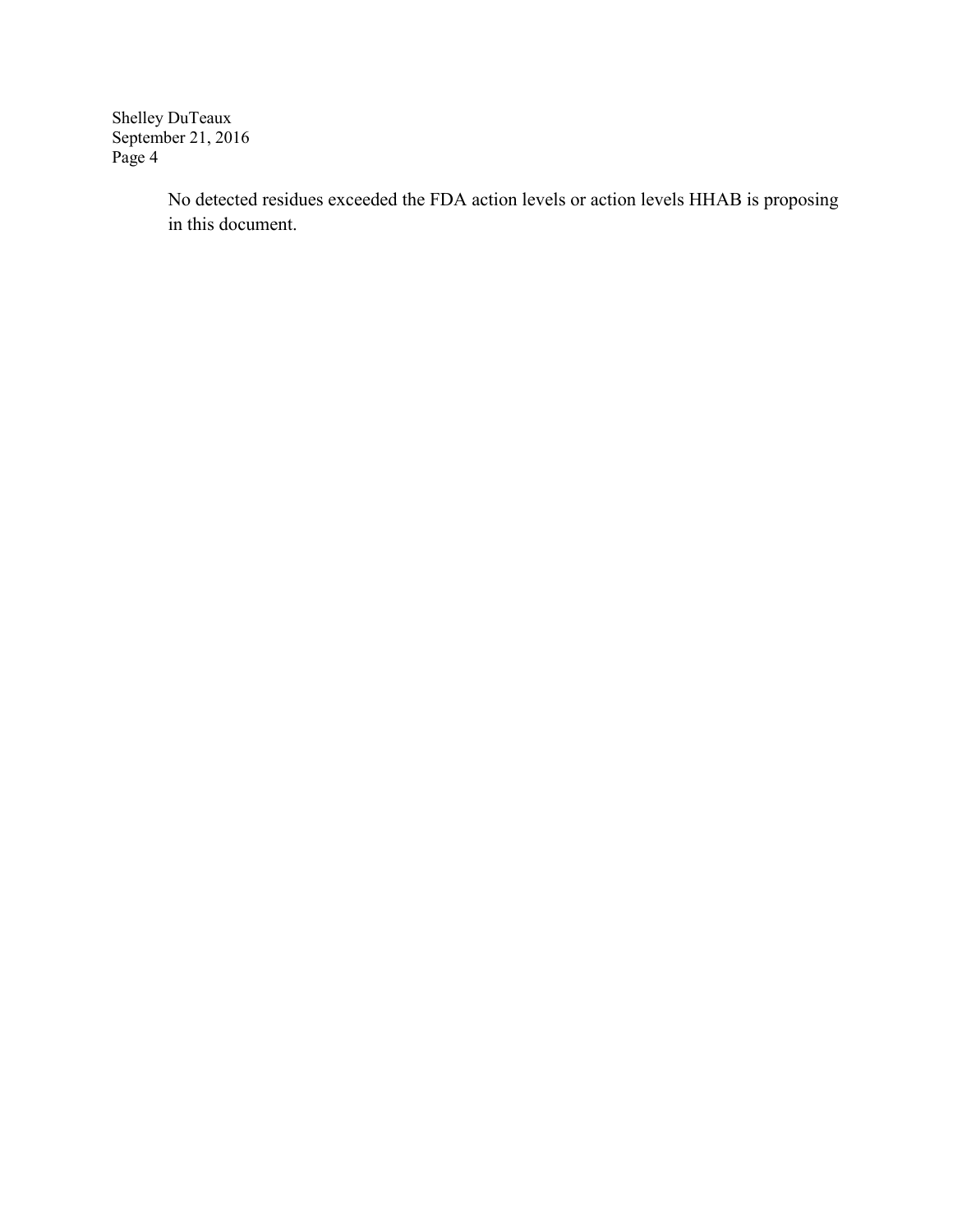> • For 2005-2014, the highest percent of detects for PDP (in commodities likely to be sampled by CPRMP) were in kale, spinach, cilantro, and carrots. The single highest residue was 0.187 ppm in cilantro (see Table 2). No residues exceeded FDA action levels or action levels HHAB is proposing in this document.

HHAB recommends the use action levels for similar crops to evaluate DDTr detected residues in commodities that are not covered by existing FDA action levels. Some of these proposed action levels are shown in Table 1. For example, HHAB proposes that an action level of 0.5 ppm should be used to evaluate residues on cilantro since FDA has assigned an action level of 0.5 ppm to other commodities in crop group 4, such as spinach, lettuce, and endive. The newly proposed crop groupings should be used to compare commodities. Until new federal regulations for crop groups are promulgated, these new crop group assignments can be found in the federal docket: [http://www.regulations.gov/#!docketDetail;dct=FR%252BPR%252BN%252BO%252BSR;rpp=](http://www.regulations.gov/#!docketDetail;dct=FR%252BPR%252BN%252BO%252BSR;rpp=10;po=0;D=EPA-HQ-OPP-2006-0766) [10;po=0;D=EPA-HQ-OPP-2006-0766](http://www.regulations.gov/#!docketDetail;dct=FR%252BPR%252BN%252BO%252BSR;rpp=10;po=0;D=EPA-HQ-OPP-2006-0766)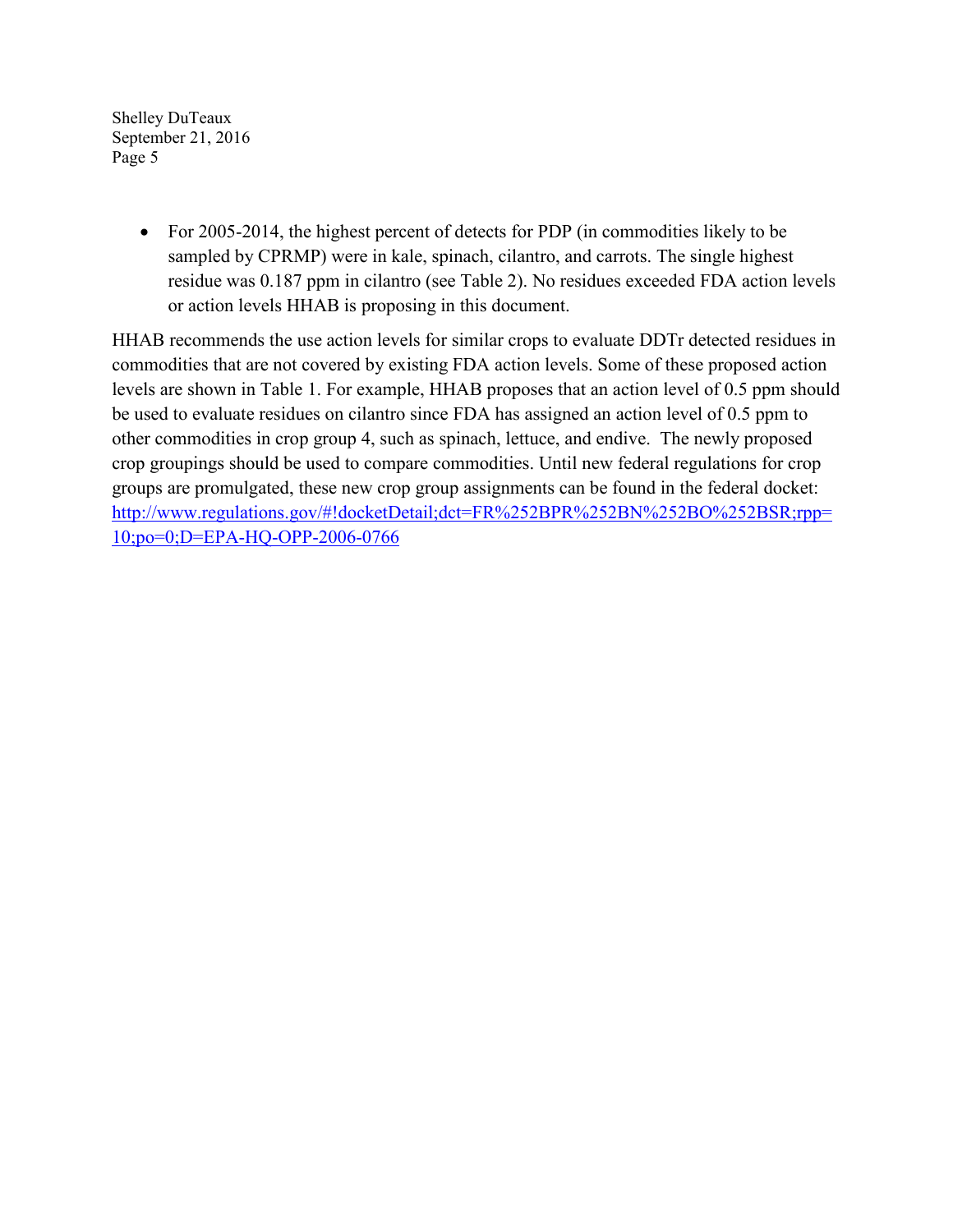г

| Commodities w/DDTr detects, 2006-2015                 | # detects      | range (ppm)     | <b>FDA ACTION</b> | <b>CURRENT CROP</b> | <b>DEEM4 CROP</b> | <b>PROPOSED CALIF</b> | <b>SIMILAR CROPS W/FDA ACTION</b>                                                                                  |
|-------------------------------------------------------|----------------|-----------------|-------------------|---------------------|-------------------|-----------------------|--------------------------------------------------------------------------------------------------------------------|
|                                                       |                |                 | <b>LEVEL</b>      | <b>GROUP</b>        | <b>GROUP</b>      | <b>ACTION LEVEL</b>   | <b>LEVELS</b>                                                                                                      |
| <b>SPINACH</b>                                        | 126            | $0.010 - 0.051$ | 0.5               | 4A                  | 4А                | n/a                   | n/a                                                                                                                |
| <b>KALE</b>                                           | 52             | $0.010 - 0.040$ | 0.5               | <b>5B</b>           | 4B                | n/a                   | n/a                                                                                                                |
| CILANTRO (CHINESE PARSLEY, CORIANDER LEAVES)          | 31             | $0.010 - 0.050$ | 0.5               | 19A                 | 4A                | 0.5                   | Spinach, lettuce, endive = 0.5                                                                                     |
| LETTUCE; HEAD, LEAF, ROMAINE                          | 23             | $0.010 - 0.040$ | 0.5               | 4A                  | 4A                | n/a                   | n/a                                                                                                                |
| SQUASH; ALL, SUMMER, WINTER                           | 23             | $0.010 - 0.030$ | 0.1               | 9B                  | 9B                | n/a                   | n/a                                                                                                                |
| <b>CARROTS (ALL OR UNSPEC)</b>                        | 16             | $0.010 - 0.057$ | 3                 | 1AB                 | 1AB               | n/a                   | n/a                                                                                                                |
| <b>RADISH</b>                                         | 15             | $0.010 - 0.043$ | 0.2               | 1AB                 | 1AB               | n/a                   | n/a                                                                                                                |
| <b>BOK CHOY (WONG BOK)</b>                            | 12             | $0.010 - 0.070$ | 0.5               | <b>5B</b>           | 5                 | n/a                   | n/a                                                                                                                |
| <b>COLLARDS</b>                                       | $\overline{7}$ | $0.010 - 0.050$ | 0.5               | <b>5B</b>           | 4B                | n/a                   | n/a                                                                                                                |
| POTATO (WHITE, IRISH, RED, RUSSET)                    | 6              | $0.010 - 0.080$ | $\mathbf{1}$      | 1 <sup>C</sup>      | 1 <sup>C</sup>    | n/a                   | n/a                                                                                                                |
| <b>RADISH TOPS</b>                                    | 4              | $0.010 - 0.042$ | 0.2               | $\overline{2}$      | 4B                | n/a                   | n/a                                                                                                                |
| <b>BEANS (GREEN, STRING)</b>                          | 3              | $0.010 - 0.023$ | 0.2               | 6B                  | 6B                | n/a                   | n/a                                                                                                                |
| <b>SWISS CHARD (SPINACH BEET)</b>                     | 3              | $0.011 - 0.090$ | 0.5               | 4B                  | 4A                | n/a                   | n/a                                                                                                                |
| YAMS, TRUE (LISBON & WHITE YAM)                       | 3              | 0.010           | n/a               | 1CD                 | 1CD               | $\mathbf{1}$          | Sweet potato = $1$                                                                                                 |
| BEAN, BROAD (FAVA, HORSE BEAN) (ALL/UNSPEC)           | $\mathbf{1}$   | 0.020           | 0.2               | 6B                  | 6B                | n/a                   | n/a                                                                                                                |
| <b>BEETS, GENERAL</b>                                 | 1              | 0.012           | 0.2               | 1                   | 1                 | n/a                   | n/a                                                                                                                |
| BEETS, TABLE, RED, OR GARDEN (ROOT CROP)              | $\mathbf{1}$   | 0.013           | 0.2               | 1AB                 | 1AB               | n/a                   | n/a                                                                                                                |
| <b>BROCCOLI</b>                                       | 1              | 0.010           | 0.5               | 5                   | 5                 | n/a                   | n/a                                                                                                                |
| BROCCOLI RAAB (RAPA, ITALIAN TURNIP, RAPINI)          | $\mathbf{1}$   | 0.010           | n/a               | <b>5B</b>           | 4B                | 0.5                   | Brassica (cole) leafy vegetables<br>(except broccoli raab, Chinese<br>mustard cabbage, and rape<br>$greens) = 0.5$ |
| <b>BURDOCK (ROOT CROP) (GOBO, HARLOCK, CLOTBUR)</b>   | $\mathbf{1}$   | 0.020           | n/a               | 1AB                 | 1AB               | 0.2                   | Beet, parsnip, radish = 0.2                                                                                        |
| <b>CELERY, GENERAL</b>                                | 1              | 0.010           | 0.5               | 4B                  | 22B               | n/a                   | n/a                                                                                                                |
| CHINESE BROCCOLI (WHITE FLOWERING) (GAI LON)          | $\mathbf{1}$   | 0.015           | 0.5               | <b>5A</b>           | 4B                | n/a                   | n/a                                                                                                                |
| CUCUMBER (PICKLING, CHINESE, ETC.)                    | $\mathbf{1}$   | 0.070           | 0.1               | <b>9B</b>           | 9 <b>B</b>        | n/a                   | n/a                                                                                                                |
| MUSTARD GREENS, (LEAFY VEGETABLE)                     | $\mathbf{1}$   | 0.013           | 0.5               | <b>5B</b>           | 4B                | n/a                   | n/a                                                                                                                |
| <b>ONIONS (GREEN)</b>                                 | $\mathbf{1}$   | 0.060           | n/a               | 3B                  | 3B                | 0.2                   | Onion, dry bulb = $0.2$                                                                                            |
| PARSNIP                                               | $\mathbf{1}$   | 0.010           | 0.2               | 1AB                 | 1AB               | n/a                   | n/a                                                                                                                |
| <b>PEACH</b>                                          | 1              | 0.050           | 0.2               | 12                  | 12B               | n/a                   | n/a                                                                                                                |
| <b>SESAME (SEED &amp; POD VEGETABLE)</b>              | $\mathbf{1}$   | 0.010           | n/a               | 20A                 | <b>20A</b>        | 0.1                   | $Cottonseed = 0.1$                                                                                                 |
| TARO (DASHEEN) (ROOT CROP) (WETLAND, UPLAND,<br>ETC.) | $\mathbf{1}$   | 0.010           | n/a               | 1CD                 | 1CD               | 0.2                   | Beet, parsnip, radish = 0.2                                                                                        |
| <b>TURNIP TOPS (FORAGE - FODDER)</b>                  | $\mathbf{1}$   | 0.021           | 0.2               | 2                   | 4B                | n/a                   | n/a                                                                                                                |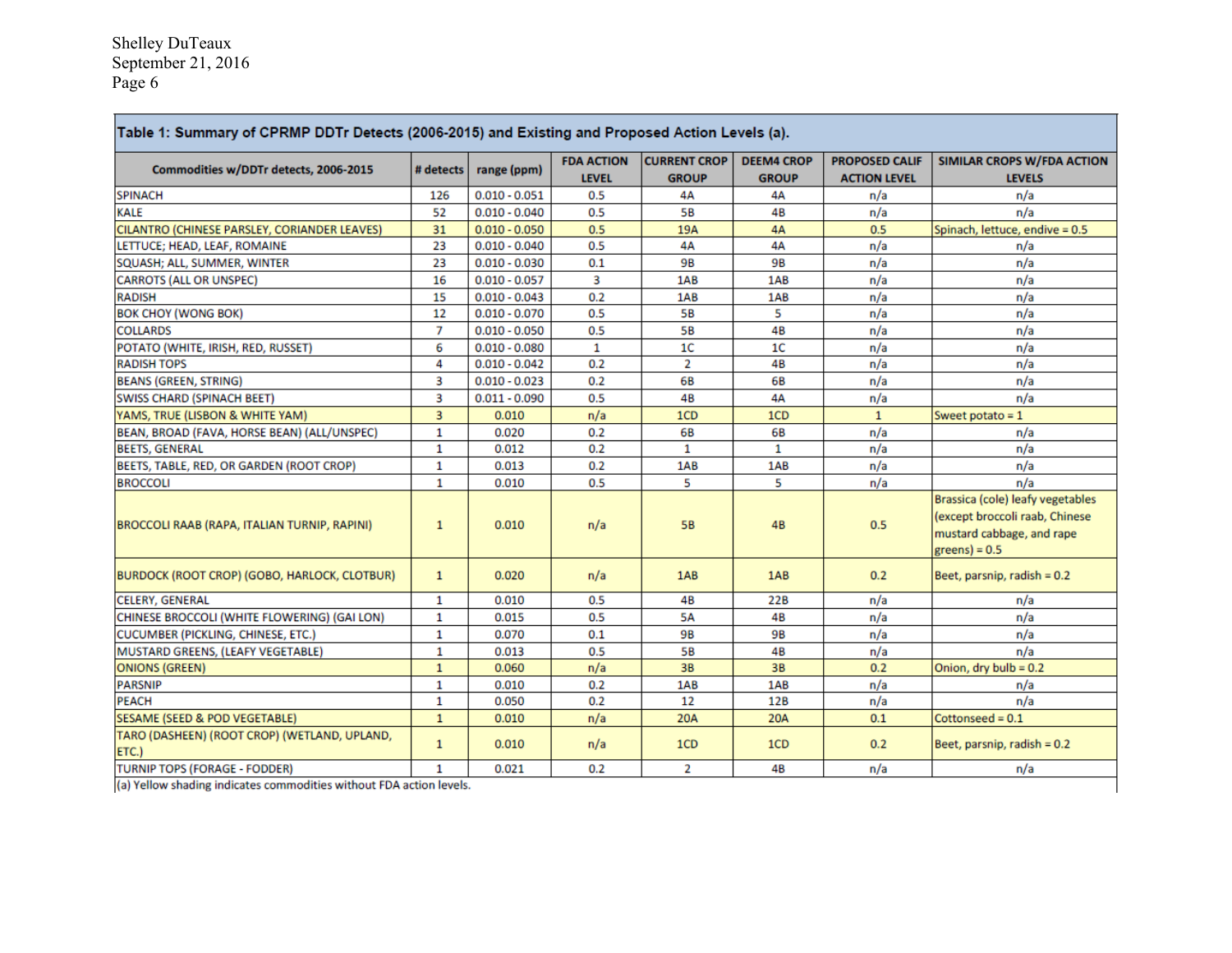| <b>YEAR</b>                           | <b>COMMOD NAME</b>                        | SampCt       | <b>HitsCnt</b> | <b>PctHit</b> | <b>MinConcen</b> | <b>MaxConcen</b> | <b>Actual or Proposed</b><br>Action Level (a) |
|---------------------------------------|-------------------------------------------|--------------|----------------|---------------|------------------|------------------|-----------------------------------------------|
| 2006, 2007, 2008                      | KALE                                      | 215          | 77             | 35.81%        | 0.007            | 0.046            | 0.5                                           |
| 2006, 2008, 2009                      | <b>SPINACH</b>                            | 1025         | 313            | 30.54%        | 0.003            | 0.052            | 0.5                                           |
| 2009-2010                             | <b>CILANTRO</b>                           | 739          | 220            | 29.77%        | 0.002            | 0.187            | 0.5                                           |
| 2006, 2007, 2013, 2014                | <b>CARROTS</b>                            | 2907         | 798            | 27.45%        | 0.002            | 0.127            | з                                             |
| 2006, 2007, 2008                      | <b>COLLARD GREENS</b>                     | 214          | 38             | 17.76%        | 0.007            | 0.025            | 0.5                                           |
| 2007, 2008, 2013, 2014                | <b>CELERY</b>                             | 2896         | 369            | 12.74%        | 0.002            | 0.014            | 0.5                                           |
| 2005, 2009, 2010, 2011                | LETTUCE INCL<br>ORGANIC                   | 2616         | 110            | 4.20%         | 0.003            | 0.034            | 0.5                                           |
| 2008.2009                             | <b>GREEN ONIONS</b>                       | 744          | 24             | 3.23%         | 0.003            | 0.003            | 0.2                                           |
| 2006, 2007, 2008, 2012, 2013,         |                                           |              |                |               |                  |                  |                                               |
| 2014                                  | <b>SUMMER SQUASH</b>                      | 2908         | 63             | 2.17%         | 0.003            | 0.030            | 0.1                                           |
| 2008, 2009                            | <b>POTATOES</b>                           | 1488         | 32             | 2.15%         | 0.007            | 0.042            | 1                                             |
| 2005, 2006, 2011, 2012, 2013          | <b>WINTER SQUASH</b>                      | 2215         | 40             | 1.81%         | 0.003            | 0.014            | 0.1                                           |
| 2010, 2011, 2012                      | <b>SWEET BELL PEPPERS</b>                 | 1671         | 28             | 1.68%         | 0.001            | 0.004            | 0.1                                           |
| 2009, 2010                            | <b>CUCUMBERS</b>                          | 1488         | 16             | 1.08%         | 0.002            | 0.014            | 0.1                                           |
|                                       |                                           |              |                |               |                  |                  |                                               |
| 2006, 2007, 2008, 2013, 2014          | <b>BROCCOLI</b>                           | 2894         | 20             | 0.69%         | 0.002            | 0.003            | 0.5                                           |
| 2005, 2007, 2008, 2013, 2014          | <b>GREEN BEANS</b>                        | 1742         | 11             | 0.63%         | 0.003            | 0.009            | 0.2                                           |
| 2008, 2009, 2010                      | <b>SWEET POTATOES</b>                     | 1476         | 4              | 0.27%         | 0.007            | 0.007            | 1                                             |
| 2011, 2012                            | <b>SNAP PEAS</b>                          | 1487         | 2              | 0.13%         | 0.002            | 0.003            | 0.2                                           |
| 2005, 2006, 2010, 2014                | WATERMELON                                | 1493         | 1              | 0.07%         | 0.007            | 0.007            | 0.1                                           |
| 2008, 2009, 2010                      | <b>ASPARAGUS</b>                          | 1466         | 1              | 0.07%         | 0.007            | 0.007            | 0.5                                           |
| 2005, 2006, 2011, 2012, 2013          | <b>CAULIFLOWER</b>                        | 2754         | 1              | 0.04%         | 0.003            | 0.003            | 0.5                                           |
| 2007, 2008, 2013, 2014                | <b>NECTARINES</b>                         | 2459         | 1              | 0.04%         | 0.003            | 0.003            | 0.2                                           |
| 2006, 2007, 2008, 2013, 2014          | <b>PEACHES</b>                            | 2253         | 1              | 0.04%         | 0.007            | 0.007            | 0.2                                           |
| 2006, 2007, 2008, 2012, 2013,<br>2014 | <b>BANANAS</b>                            | 2500         | 0              | 0.00%         | n/a              | n/a              | n/a                                           |
| 2005, 2006, 2011, 2012, 2013          | <b>PLUMS</b>                              | 2435         | 0              | 0.00%         | n/a              | n/a              | 0.2                                           |
| 2005, 2009, 2010, 2014                | <b>APPLES</b>                             | 2408         | 0              | 0.00%         | n/a              | n/a              | 0.1                                           |
| 2005, 2006, 2009, 2010                | <b>ORANGES</b>                            | 2229         | 0              | 0.00%         | n/a              | n/a              | 0.1                                           |
| 2005. 2009. 2010                      | <b>GRAPES</b>                             | 2228         | 0              | 0.00%         | n/a              | n/a              | 0.05                                          |
| 2007, 2008, 2014                      | <b>BLUEBERRIES</b>                        | 2125         | 0              | 0.00%         | n/a              | n/a              | 0.1                                           |
| 2005. 2009. 2010                      | <b>PEARS</b>                              | 2040         | 0              | 0.00%         | n/a              | n/a              | 0.1                                           |
| 2005, 2010, 2011, 2012                | CANTALOUPE                                | 1978         | 0              | 0.00%         | n/a              | n/a              | 0.1                                           |
| 2008, 2009, 2014                      | STRAWBERRIES                              | 1661         | 0              | 0.00%         |                  |                  | 0.1                                           |
| 2007, 2008, 2014                      |                                           |              |                | 0.00%         | n/a              | n/a              | 0.05                                          |
|                                       | <b>TOMATOES</b><br><b>CHERRY TOMATOES</b> | 1658<br>1482 | ٥<br>о         | 0.00%         | n/a              | n/a              | 0.05                                          |
| 2011, 2012                            |                                           |              | 0              |               | n/a              | n/a              |                                               |
| 2005, 2006                            | <b>EGGPLANT</b>                           | 1476         |                | 0.00%         | n/a              | n/a              | 0.1                                           |
| 2011, 2012, 2013                      | <b>MUSHROOMS</b>                          | 1462         | 0              | 0.00%         | n/a              | n/a              | 0.5                                           |
| 2008, 2009, 2010, 2014                | <b>SWEET CORN</b>                         | 1435         | о              | 0.00%         | n/a              | n/a              | 0.1                                           |
| 2011, 2012                            | <b>TANGERINES</b>                         | 1426         | 0              | 0.00%         | n/a              | n/a              | 0.1                                           |
| 2011, 2012                            | <b>PAPAYA</b>                             | 750          | 0              | 0.00%         | n/a              | n/a              | 0.2                                           |
| 2011, 2012                            | <b>ONION</b>                              | 744          | о              | 0.00%         | n/a              | n/a              | 0.2                                           |
| 2010, 2011                            | <b>HOT PEPPERS</b>                        | 739          | 0              | 0.00%         | n/a              | n/a              | 0.1                                           |
| 2013                                  | <b>RASPBERRIES</b>                        | 652          | 0              | 0.00%         | n/a              | n/a              | 0.1                                           |
| 2007, 2014                            | <b>CHERRIES</b>                           | 647          | 0              | 0.00%         | n/a              | n/a              | 0.2                                           |
| 2012                                  | AVOCADO                                   | 372          | 0              | 0.00%         | n/a              | n/a              | 0.2                                           |
| 2010                                  | <b>MANGOES</b>                            | 372          | 0              | 0.00%         | n/a              | n/a              | 0.2                                           |
| 2006                                  | <b>CRANBERRIES</b>                        | 316          | о              | 0.00%         | n/a              | n/a              | 0.1                                           |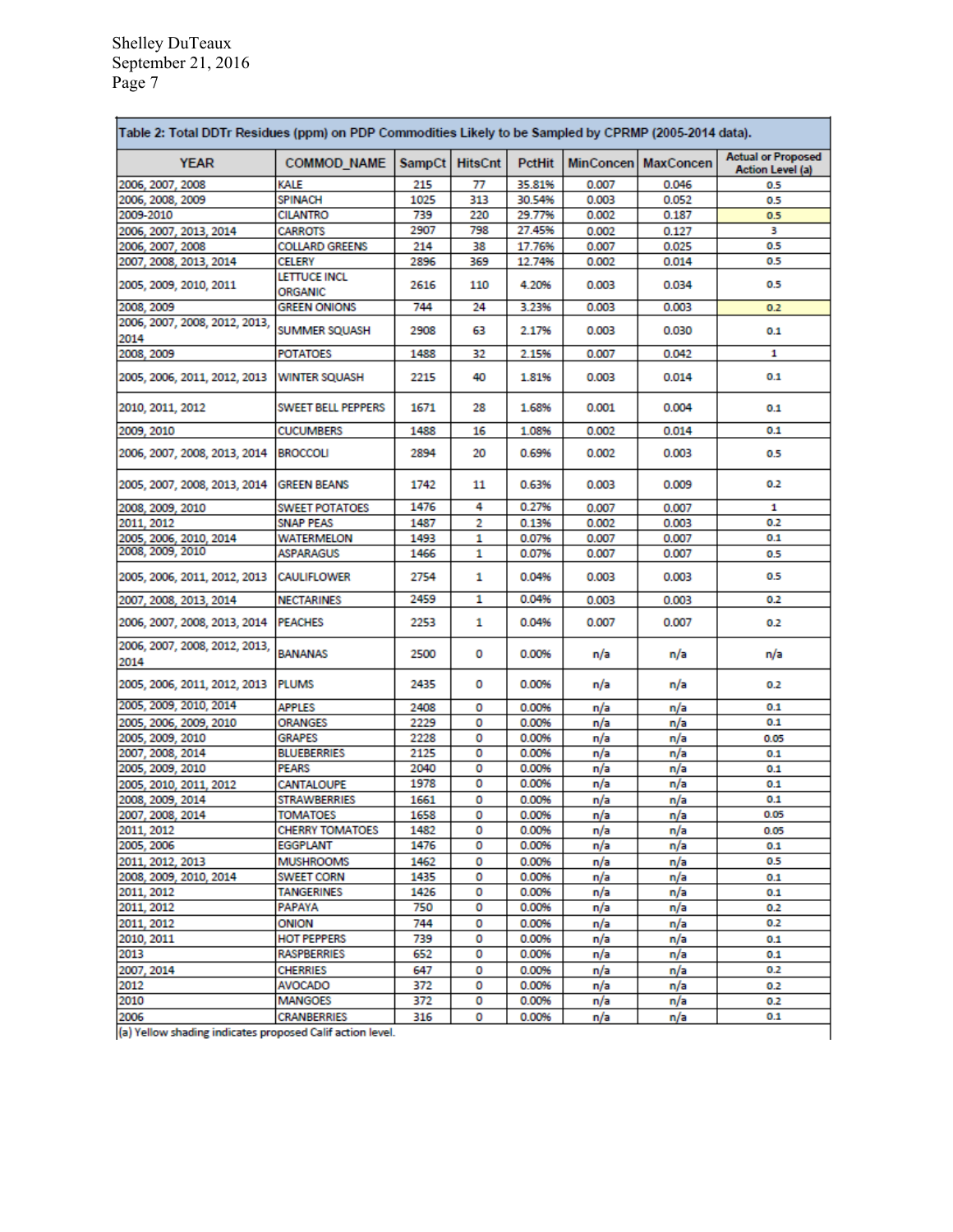## **PART 2. TOXICOLOGY SUMMARY FOR DDT/DDE: ESTABLISHING ACUTE NO-OBSERVED-EFFECT LEVEL (NOEL) AND REFERENCE DOSE (RfD) FOR EVALUATION OF ILLEGAL DDT RESIDUES ON FRESH PRODUCE**

HHAB reviewed the toxicology database for DDT and its metabolites and established a critical acute NOEL of 0.17 mg/kg/day. This NOEL is based on a decreased density of muscarinic receptors in the brain and increased spontaneous activity in mice that received a single oral dose of 0.5 mg/kg/day DDT at postnatal day 10. We recommend that for DDT cases submitted by the Enforcement Branch to HHAB for risk assessment, the **acute Reference Dose (RfD) of 0.0017 mg/kg/day** is used to evaluate risk.

## **Toxicological Summary of DDT/DDE**

## **Background**

DDT  $(1,1,1$ -trichloro-2,2-bis(p-chlorophenyl)ethane) is an organochlorine pesticide that was once used widely in the US for insect control (ATSDR 2002). DDT does not occur naturally in the environment. It was first synthesized in 1874 and its insecticidal properties were discovered in 1939. Concerns based on adverse effects in birds (egg shell thinning) and humans led to its cancellation in the US in 1972 except in cases of public health emergency. The Stockholm Convention on persistent organic pollutants (POPs) includes a limited exemption for the use of DDT to control mosquitoes, such as use in certain areas of tropics and subtropics to control malaria and other insect-transmitted diseases. In 2006, the World Health Organization (WHO) supported the indoor use of DDT in African countries where malaria remains a major health problem. Although the use of DDT apart from disease vector control was banned in the US in the 1970s, human exposure to DDT and its metabolites of 1,1-dichloro-2,2-bis(p-chlorophenyl) ethylene (DDE) and 1-chloro-4[2,2-dichloro-1-(4-chlorophenyl)ethyl]benzene (DDD) still occurs due to environmental bioaccumulation and biomagnification of these persistent lipophilic compounds.

A comprehensive toxicological profile for DDT/DDE/DDD was prepared in 2002 by ATSDR, and later updated in 2008 (ATSDR 2002, 2008). In 2011, WHO published a human health risk assessment focusing on DDT use in indoor residual spraying (WHO 2011). A risk assessment document was published by the Michigan Department of Community Health in October 2012 for establishing a fish consumption screening value (MDCH 2012). The International Agency for Research on Cancer (IARC) announced in 2015 that it will release an IARC Monograph (Volume 113) on the carcinogenicity of DDT in the near future (Loomis et al. 2015).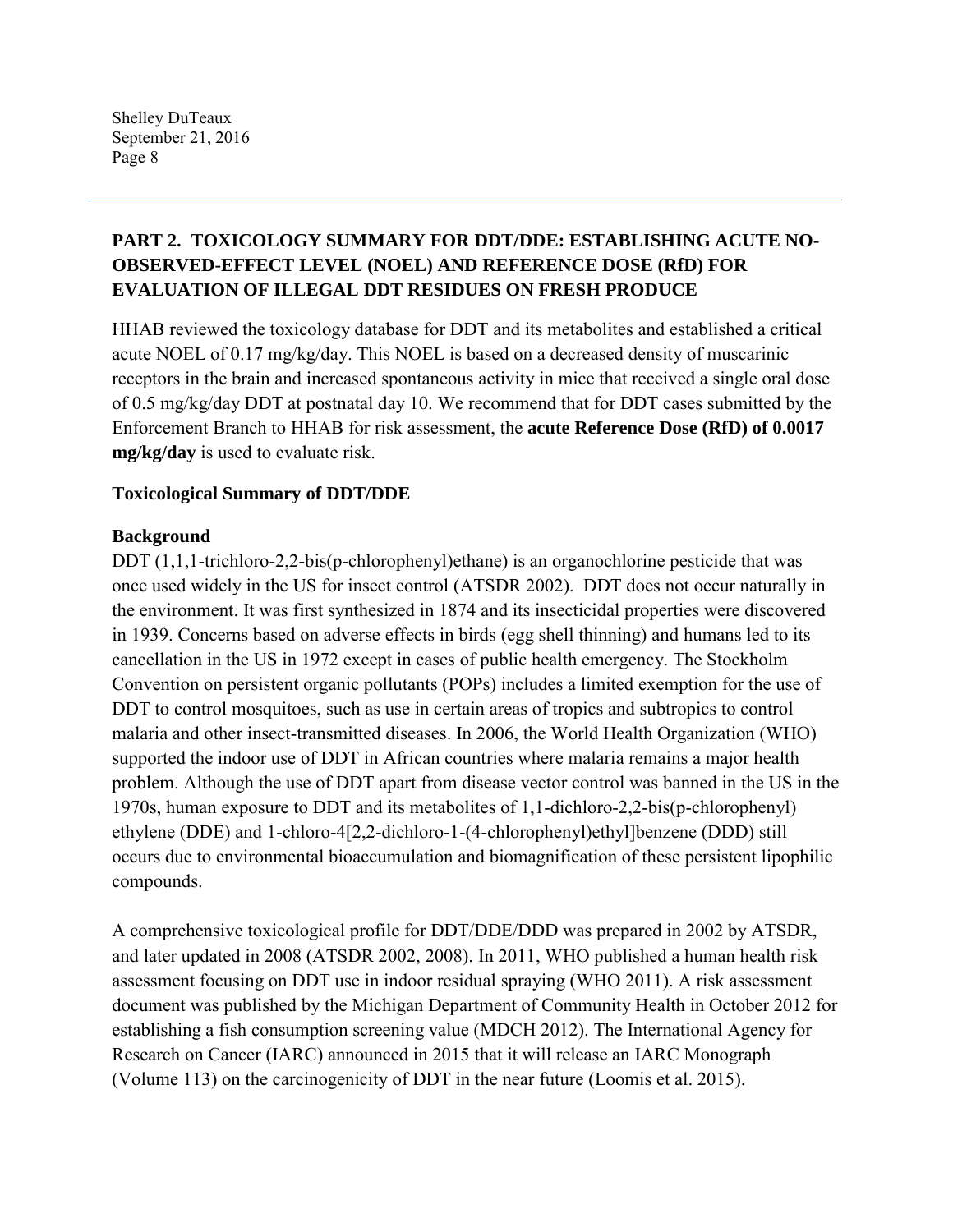#### **Summary of Toxicology**

Technical grade DDT is a mixture of *p,p'*-DDT (85%), *o,p'*-DDT (15%), and *o,o'*-DDT (trace amounts), and may also contain DDE and DDD (Figure 1). The main metabolites of *p,p'*-DDT are *p,p'*-DDE and *p,p'*-DDD. The most prevalent DDT metabolite in the environment is *p,p'*- DDE. The best known effect of DDT is impairment of nerve impulse conduction. The main targets of DDT and its metabolites (DDE/DDD) are the nervous system, liver, and reproductive system. Neurological effects are mediated through disruption of ion channels and neurotransmitters. Hepatic effects are attributed to oxidative stress and disruption of mitochondrial membranes. Reproductive and developmental effects are possibly mediated through estrogenic and antiandrogenic (androgen receptor antagonist) mechanisms. DDT and its metabolites may also alter serum levels of endogenous steroids and hormones through induction of P450 isozymes such as CYP2B1 and CYP3A2 (Harada et al. 2016). The evidence for carcinogenicity in humans is inconclusive, but is considered sufficient in experimental animals. Possible mechanisms for carcinogenic effects include immune-suppression, oxidative stress, promotion of pre-existing abnormal cells or cytotoxicity leading to reactive hyperplasia and



Figure 1: DDT and its isomers (chemical structures copied from Pubchem)

tumor promotion. Of all the DDT-related compounds, the *o,p'*-DDT isomer has the strongest estrogen-like properties, the *p,p'*-DDE has the antiandrogenic properties, and the *o,p'*-DDD is cytotoxic to the adrenal gland.

Acute toxicity: The DDT acute oral lethal dose LD<sub>50</sub> for rats ranged from 113 to 800 mg/kg. The  $LD_{50}$  values in newborn, preweanling, weanling, and adult rats were  $> 4,000, 438, 355,$  and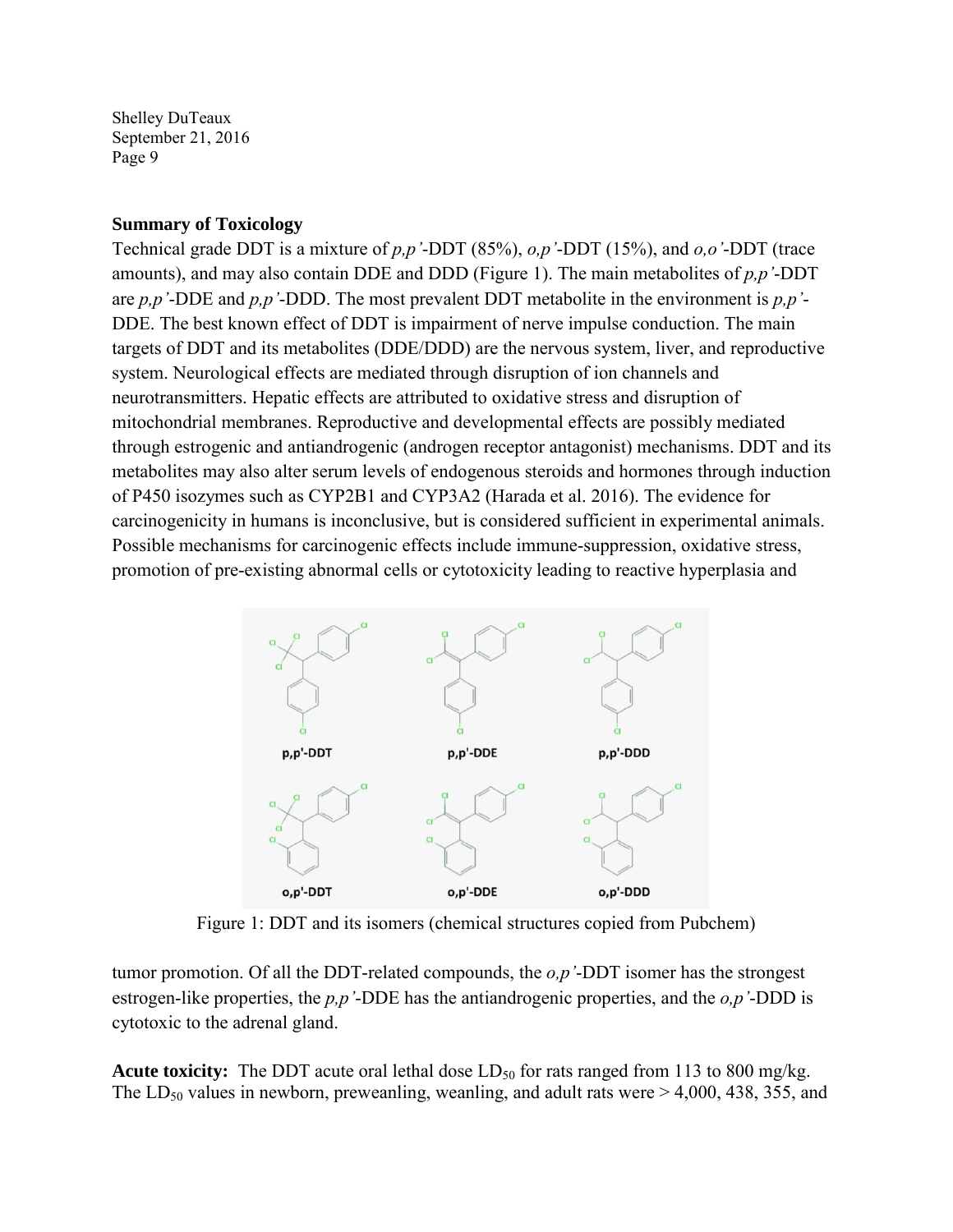195 mg/kg/day, respectively. DDT poisoning in young and adult rats was characterized by hyperexcitability, intense tremoring and respiratory failure, however, additional toxic responses such as seizures and hyperthermia were only observed in adult rats, which may account for the increased susceptibility of mature rats (Henderson and Woolley 1970). The  $LD_{50}$  for mice ranged from 237 to 300 mg/kg for a single exposure dose, and was 85.7 mg/kg/day for a 6-day feeding period. The  $LD_{50}$  values for guinea pigs and rabbits after a single oral exposure to DDT were 400 and 300 mg/kg/day, respectively. Acute and short-term toxicity studies for DDT in laboratory animals are summarized in Table 3. The critical endpoint used for deriving the critical NOEL is bolded in the table.

**Chronic Toxicity:** Liver is the most sensitive target organ following chronic (>1 year) exposure in mouse, rat, hamster, dog, and monkey. Reduced liver weight, liver necrosis, amyloidosis, fatty metamorphosis, focal hepato-cellular necrosis, and severe liver damage occurred in animals exposed to 3.7-160 mg/kg/day DDT. Other effects included reduced body weight, chronic inflammation of kidney, and tremors. Increased mortality has also been reported in monkey (6.9 mg/kg/day), rat (19 mg/kg/day), and mouse (15 mg/kg/day).

**Reproductive and Developmental Toxicity:** Laboratory animal studies showed that *o,p'*-DDT induced delayed vaginal opening and increased uterine and ovarian weights, and *p,p'*-DDE caused reduced anogenital distance, retention of thoracic nipples in male pups, delayed puberty, and reduced accessory sex organ weights in adult males. Neonatal exposure to a single dose of DDT at 0.5 mg/kg in mice at 10 days of age led to hyperactivity in adults. In human studies, associations have been reported between high blood levels of DDE and shortened duration of lactation and height abnormalities in children.

**Genotoxicity and Carcinogenicity:** DDT and related compounds are not mutagenic in prokaryotes, but tests in mammalian cells were equivocal for chromosomal aberrations and gene mutations. Studies in mice, rats, and hamsters showed that DDT, DDE and DDD are carcinogenic, primarily to the liver. Oxidative stress was proposed as a key factor in hepatocarcinogenesis by DDT. Genotoxic effects were reported in humans, but these studies were usually confounded by simultaneous exposure to other chemicals. Several epidemiological studies showed associations between DDT exposure and liver and testicular cancers, as well as non-Hodgkin's lymphoma. However, studies both with volunteers that received oral doses of DDT or workers exposed under occupational scenarios (inhalation, oral, and dermal exposures) reported only mild liver alterations of limited clinical significance. DDT was initially classified as "possibly carcinogenic to humans" (Group 2B) by IARC. However, in 2015 IARC reclassified DDT as "probably carcinogenic to humans" (Group 2A) in 2015 a result of the reassessment of carcinogenicity by 26 experts from 13 counties (IARC Monographs, Volume 113, to be released) (Loomis et al. 2015).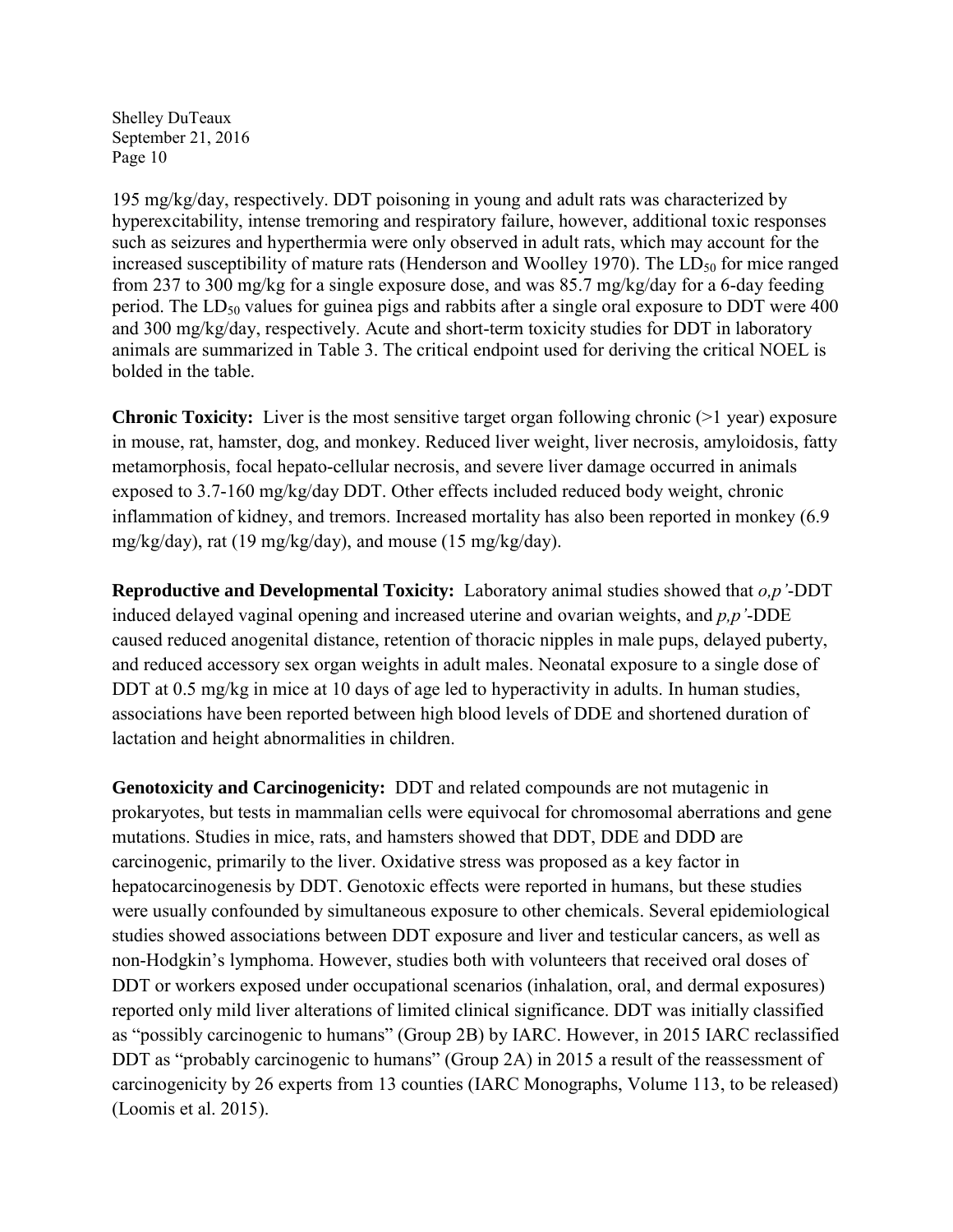#### **DDT residues on commodities not covered by FDA action levels**

#### Dietary exposure via leafy vegetables

Since its cancellation in 1970s, the concentration of DDT in the environment, animals, and humans has decreased significantly. However, DDT/DDE residues persist in the environment and accumulate in fatty tissues. The main exposure route of DDT/DDE for the general public is through the diet. Exposure through air and skin is primarily restricted to workers. Drinking water exposure is minimal due to low water solubility. The main exposure route is through the consumption of foods that contain DDT/DDE residues resulting from bioaccumulation/ biomagnification, illegal use, or legal use from areas of the world where DDT applications are still permitted. The largest dietary fraction of DDT comes from meat, poultry, dairy products, and fish (particularly from sport fish in DDT-contaminated sites), and to a lesser extent from vegetables. Leafy vegetables generally contain more DDT than other vegetables, possibly because DDT evaporates from soil into the air and subsequently deposits on the leaves (ATSDR 2002).

#### Acute Oral NOEL and Acute Oral Reference Dose (RfD)

The lowest acute lowest observed effect level (LOEL) in the available database is 0.5 mg/kg based on a neurobehavioral endpoint derived from a series of studies performed by the same group of investigators (Table 1). In these studies, DDT was given to mice as a single oral dose by gavage at 10 days of age, a critical time for brain development in mice, and then tested for behavioral changes at 4, 5, and 7 months. Two responses were consistent in all studies: 1) a decrease in the density of muscarinic cholinergic receptors in the cerebral cortex; and, 2) an increase in spontaneous motor activity in adults. ATSDR used the 0.5 mg/kg/day dose to derive an acute minimal risk level (MRL<sup>1</sup>) of  $5x10^{-4}$  mg/kg/day. This MRL was estimated using a 1000fold uncertainty factor (10X LOEL-to-NOEL, 10X interspecies, 10X intraspecies; ATSDR, 2002). Because these studies employed only one dose level (0.5 mg/kg), a dose-response evaluation could not be performed. However, similar findings were made in all 6 studies and all studies had sufficient sample sizes ( $n = 9-12$  from three or four litter per treatment group). In addition, as noted above, the exposure window (postnatal day 10) represents a sensitive developmental stage for neurogenesis in mice. Therefore, the LOEL of 0.5 mg/kg based on a decreased density of muscarinic receptors in the brain and increased spontaneous activity in mice could be used to estimate the critical acute oral NOEL for DDT. ATSDR considered the effect at the LOEL, disruption of a simple and non-associative learning process, to be mild (ATSDR 2002). Therefore the NOEL can be estimated from the LOEL by applying an uncertainty factor

 $1$  An MRL is defined as an estimate of daily human exposure to a substance that is likely to be without an appreciable risk of adverse effects (noncarcinogenic) over a specified duration of exposure.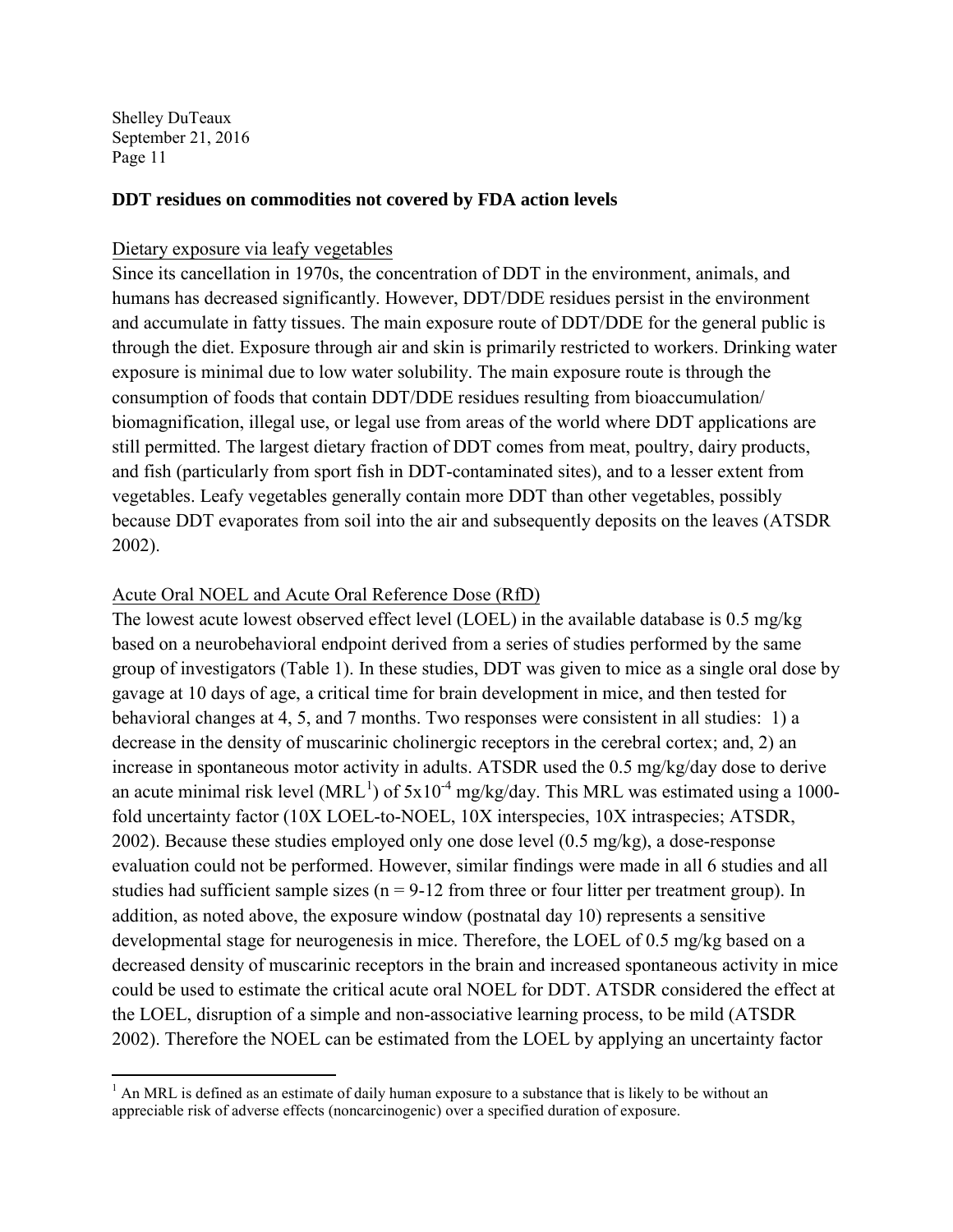of 3. The resulting NOEL is 0.17 mg/kg. The acute  $RfD^2$  $RfD^2$  is calculated by further applying a default uncertainty factor of 10 for interspecies and a default uncertainty factor of 10 for intraspecies variation. The resultant RfD is 0.0017 mg/kg/day.

### Potential method for detecting illegal use of DDT

Soil and biota samples are usually characterized by a high prevalence of DDE relative to DDT (a ratio of DDE-to-DDT of 2 or higher). This is likely the result of DDT's ban in the 1970s. For example, the average residues of DDE and DDT in leafy vegetables sampled in 1979-1980 were 1.7 and 0.2 ppb, respectively, and in 1980-1982 were 2.4 and 0 ppb, respectively. A lower ratio of DDE-to-DDT or high prevalence of DDT detected in vegetables may indicate an illegal use of DDT. However, rigorous experimental data are needed to validate this conclusion. In addition, high levels of DDT relative to DDE are plausible in sites where DDT degradation is slow (Hitch and Day 1992) or in predominantly anaerobic sites where DDT is largely degraded to DDD (Menzie et al. 1992).

<span id="page-11-0"></span> $^{2}$  The RfD is an estimate of a daily oral exposure to the human population (including sensitive subgroups) that is likely to be without appreciable risk of deleterious effects during a lifetime.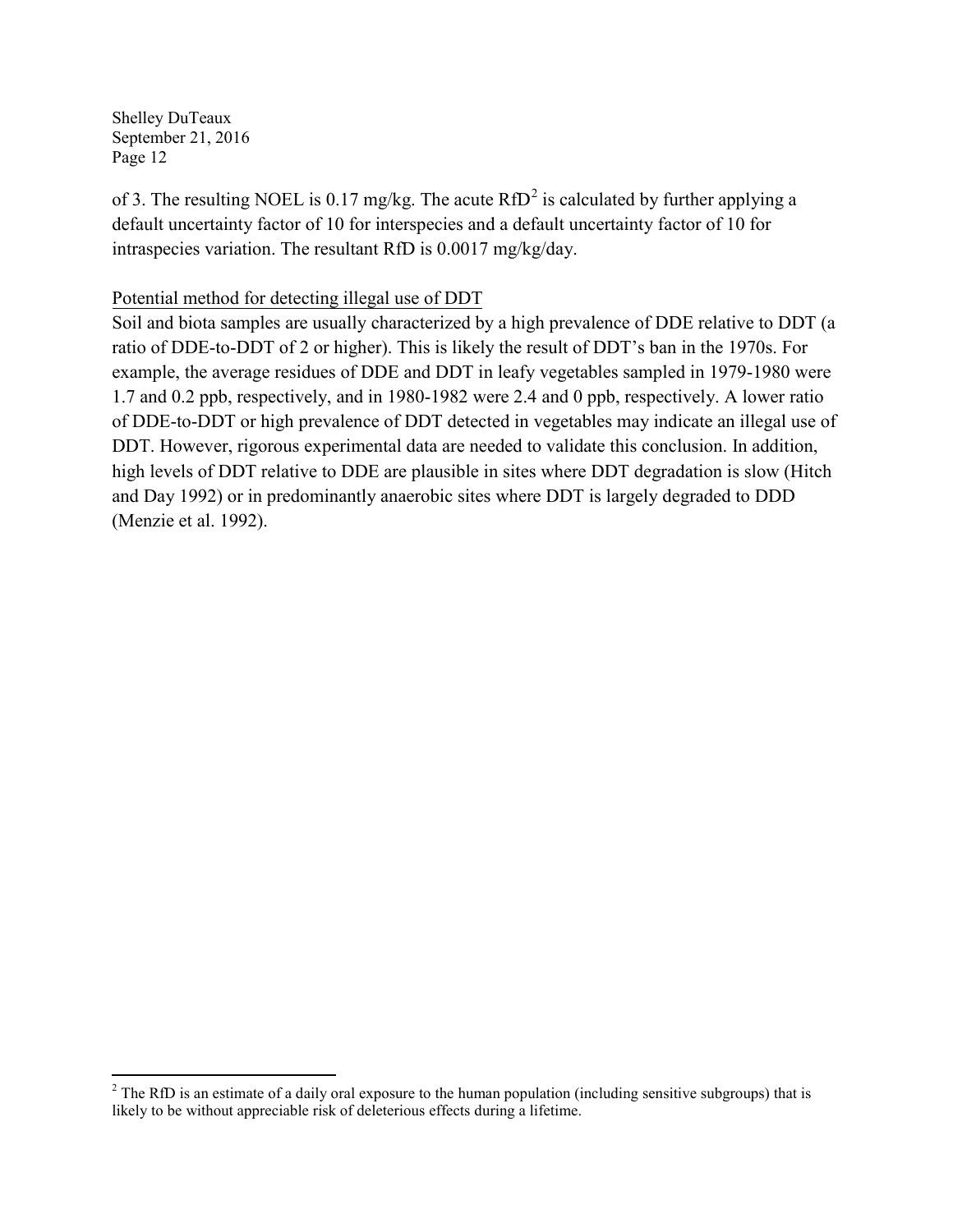**Table 3: Summary of Acute and Short-term Oral Studies (***p,p'***-Isomers only)** 

| System                         | <b>Species (isomer)</b>                | <b>Exposure duration</b><br>(route)            | <b>NOEL</b><br>(mg/kg)    | <b>LOEL</b><br>(mg/kg) | <b>Effect</b>                                                                                                       | <b>References</b>                                                                                                                      |
|--------------------------------|----------------------------------------|------------------------------------------------|---------------------------|------------------------|---------------------------------------------------------------------------------------------------------------------|----------------------------------------------------------------------------------------------------------------------------------------|
| Hepatic                        | Monkey (DDT)                           | Once $(G)$                                     | $\overline{a}$            | 150                    | Increased serum LDH, AP, and<br>transaminases                                                                       | (Agarwal et al. 1978)                                                                                                                  |
|                                | Rat (DDT)                              | 12-14 d $(3$ doses) $(G)$                      | $-$                       | $12-40$                | Increased relative liver weight;<br>necrotic changes; increased liver<br>GSH and AHH enzyme activities              | (de Waziers and Azais 1987; Kostka et<br>al. 2000)                                                                                     |
|                                | Mouse (DDE)                            | $1$ wk $(F)$                                   | $\mathbf{u}$              | 42.9                   | Increased absolute liver weight;<br>increased cytochrome-c reductase<br>and P-450                                   | (Pasha 1982)                                                                                                                           |
| Endocrine                      | Rat (DDT)                              | Once (G)                                       | 25                        | 50                     | Reduced capacity to concentrate<br>iodine in thyroid                                                                | (Goldman 1981)                                                                                                                         |
|                                | Dog (DDT, DDD)                         | Once, 6d or $15d$ (C)                          | $\overline{a}$            | 100-200                | Degenerative adrenal changes                                                                                        | (Powers et al. 1974)                                                                                                                   |
| Immulogical<br>Lymphoreticular | Rabbit (DDT)                           | 10d(G)                                         | 4.3                       | --                     | $\mathord{\hspace{1pt}\text{--}\hspace{1pt}}$                                                                       | (Shiplov et al. 1972)                                                                                                                  |
| Neurological                   | Human (DDT)                            | Once $(F)$                                     | 10.3                      | 16                     | Convulsions                                                                                                         | (Hsieh 1954)                                                                                                                           |
|                                | Monkey (DDT)                           | Once $(G)$                                     | $\overline{a}$            | 150                    | Decreased CNS total lipids,<br>phospholipids and cholesterol                                                        | (Sanyal et al. 1986)                                                                                                                   |
|                                | Rat (DDT)                              | Once $(G)$                                     | 25                        | $50-160$               | Tremors, myoclonus                                                                                                  | (HietanenE and Vainio 1976; Hong et<br>al. 1986; Hwang and Van Woert 1978)                                                             |
|                                | Mouse (DDT)                            | Once $(G)$                                     | $\sim$ $\sim$             | 160-200                | Tremors, convulsions                                                                                                | (HietanenE and Vainio 1976; Matin et<br>al. 1981)                                                                                      |
|                                | Guinea pig (DDT)                       | Once $(G)$                                     | $\sim$                    | 160                    | Paralysis of hind legs                                                                                              | (HietanenE and Vainio 1976)                                                                                                            |
|                                | Hamster (DDT)                          | Once $(G)$                                     | 160                       |                        |                                                                                                                     | (HietanenE and Vainio 1976)                                                                                                            |
| Reproductive                   | Rat-adult males<br>(DDE)               | 4 d or 5 d(G)                                  | $\mathbf{u}$              | 200                    | Reduced seminal vesicle and ventral<br>prostate weight                                                              | (Kelce et al. 1995; Kelce et al. 1997)                                                                                                 |
|                                | Rabbit (DDT)                           | Gd 7-9 (3 doses) (G)                           | $\mathbb{L}^{\mathbb{L}}$ | $10-50$                | Increased resorptions                                                                                               | (Hart et al. 1971; Hart et al. 1972)                                                                                                   |
| Developmental                  | Rat-pregnant<br>females (DDT)          | Gd15-19 (5 doses) (G)                          | $\overline{28}$           | --                     |                                                                                                                     | (Gellert and Heinrichs 1975)                                                                                                           |
|                                | Rat-pregnant<br>females (DDE)          | $\overline{Gd14}$ -18 (5 doses) (G)            | 10                        | $10 - 100$             | Reduced anogenital distance;<br>decreased ventral prostate weight;<br>retained thoracic nipples (male<br>offspring) | (Kelce et al. 1995; Loeffler and Peterson<br>1999; Wolf et al. 1999; You et al. 1998)                                                  |
|                                | <b>Mouse-at PND</b><br><b>10 (DDT)</b> | Once (G)                                       | $\sim$                    | 0.5                    | Decreased muscarinic receptors in<br>cerebral cortex; increased<br>spontaneous activity at 4, 5, and 7<br>months    | (Eriksson and Nordberg 1986;<br>Eriksson et al. 1990a; Eriksson et al.<br>1990b; Eriksson et al. 1992;<br>Johansson et al. 1995, 1996) |
|                                | Rabbit-pregnant<br>females (DDT)       | Gd4-7 (4 doses) or Gd<br>7-9 $(3$ doses) $(G)$ | $\mathbb{L}^{\mathbb{L}}$ | $1 - 50$               | Decreased fetal weight on day 28                                                                                    | (Fabro et al. 1984; Hart et al. 1971; Hart<br>et al. 1972)                                                                             |

*Modified from Table 3-1 in ATSDR 2002*

C, capsule; d, day(s); F, food; G, gavage; Gd, gestation day; PND, postnatal day; wk, week(s)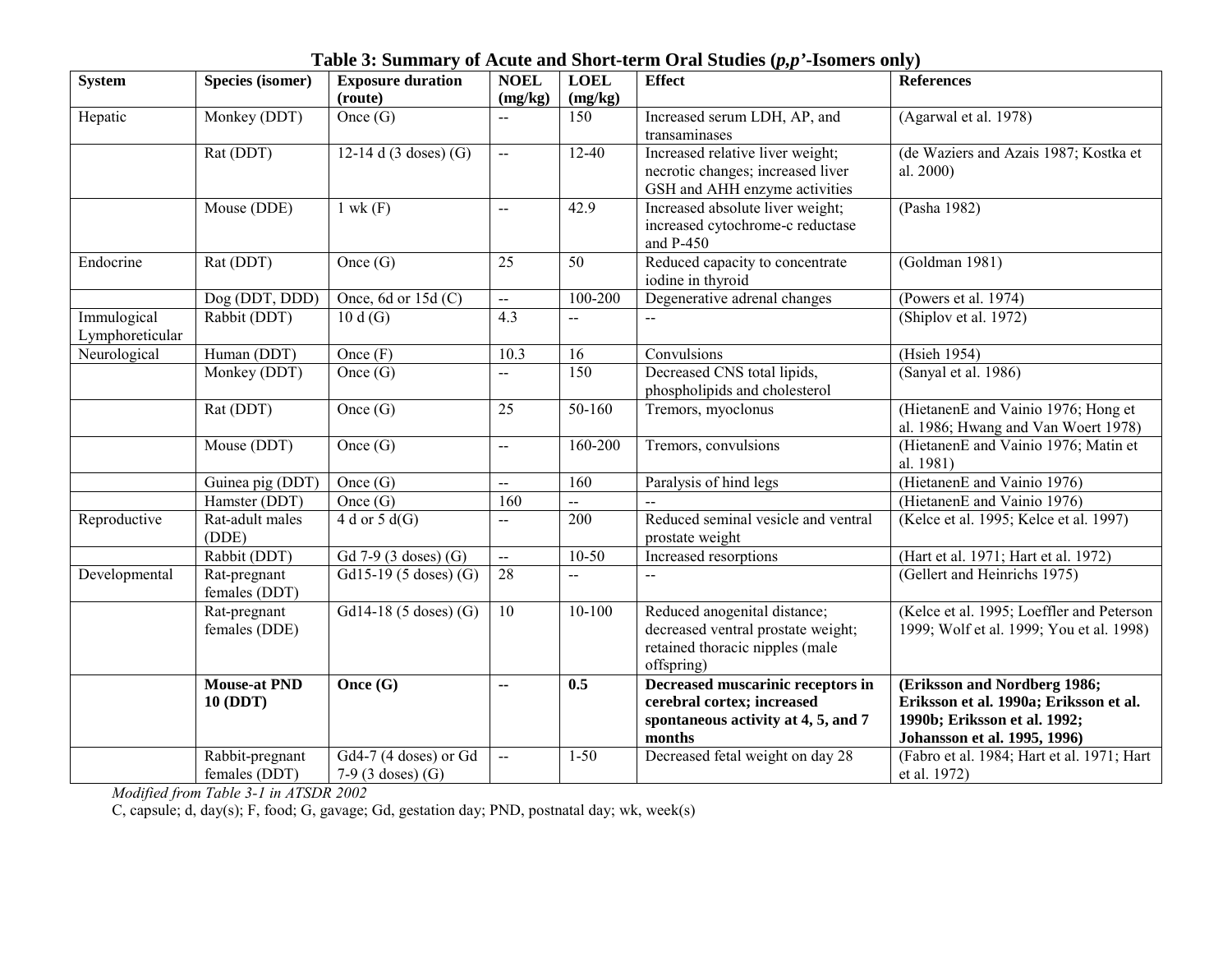#### **References**

Agarwal HC, Yadav DV, Pillai MK. 1978. Metabolism of 14c-ddt in pheretima posthuma and effect of pretreatment with ddt, lindane and dieldrin. Bulletin of environmental contamination and toxicology 19:295-299.

ATSDR. 2002. Toxicological profile for ddt, dde and ddd. Atlanta:Agency for Toxic Substances and Disease Registry.

ATSDR. 2008. Addendum to the toxicological profile for ddt, dde, ddd. Atlanta:Agency for Toxic Substances and Disease Registry.

de Waziers I, Azais V. 1987. Drug-metabolizing enzyme activities in the liver and intestine of rats exposed to ddt: Effects of vitamin a status. Archives of environmental contamination and toxicology 16:343-348.

Eriksson P, Nordberg A. 1986. The effects of ddt, ddoh-palmitic acid, and a chlorinated paraffin on muscarinic receptors and the sodium-dependent choline uptake in the central nervous system of immature mice. Toxicology and applied pharmacology 85:121-127.

Eriksson P, Archer T, Fredriksson A. 1990a. Altered behaviour in adult mice exposed to a single low dose of ddt and its fatty acid conjugate as neonates. Brain research 514:141-142.

Eriksson P, Nilsson-Hakansson L, Nordberg A, Aspberg A, Fredriksson A. 1990b. Neonatal exposure to ddt and its fatty acid conjugate: Effects on cholinergic and behavioural variables in the adult mouse. Neurotoxicology 11:345-354.

Eriksson P, Ahlbom J, Fredriksson A. 1992. Exposure to ddt during a defined period in neonatal life induces permanent changes in brain muscarinic receptors and behaviour in adult mice. Brain research 582:277-281.

Fabro S, McLachlan JA, Dames NM. 1984. Chemical exposure of embryos during the preimplantation stages of pregnancy: Mortality rate and intrauterine development. American journal of obstetrics and gynecology 148:929-938.

Gellert RJ, Heinrichs WL. 1975. Effects of ddt homologs administered to female rats during the perinatal period. Biology of the neonate 26:283-290.

Goldman M. 1981. The effect of a single dose of ddt on thyroid function in male rats. Archives internationales de pharmacodynamie et de therapie 252:327-334.

Harada T, Takeda M, Kojima S, Tomiyama N. 2016. Toxicity and carcinogenicity of dichlorodiphenyltrichloroethane (ddt). Toxicological research 32:21-33.

Hart MM, Adamson RH, Fabro S. 1971. Prematurity and intrauterine growth retardation induced by ddt in the rabbit. Archives internationales de pharmacodynamie et de therapie 192:286-290.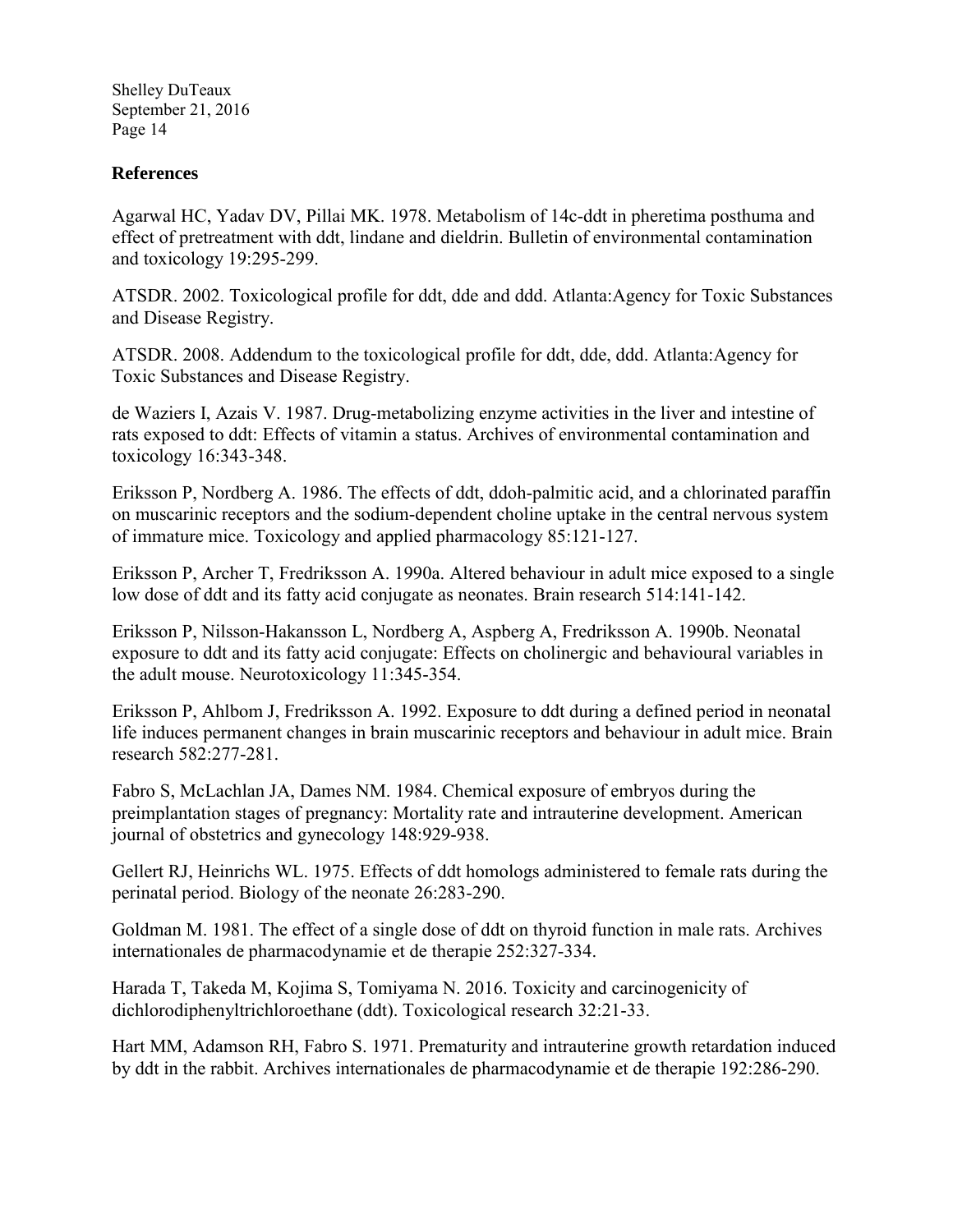Hart MM, Whang-Peng J, Sieber SM, Fabro S, Adamson RH. 1972. Distribution and effects of ddt in the pregnant rabbit. Xenobiotica; the fate of foreign compounds in biological systems 2:567-574.

Henderson GL, Woolley DE. 1970. Mechanisms of neurotoxic action of 1,1,1-trichloro-2,2 bis(p-chlorophenyl)ethane (ddt) in immature and adult rats. The Journal of pharmacology and experimental therapeutics 175:60-68.

HietanenE, Vainio H. 1976. Effect of administration route on ddt on acute toxicity and on drug biotransformation in various rodents. Archives of environmental contamination and toxicology 4:201-216.

Hitch RK, Day HR. 1992. Unusual persistence of ddt in some western USA soils. Bulletin of environmental contamination and toxicology 48:259-264.

Hong JS, Herr DW, Hudson PM, Tilson HA. 1986. Neurochemical effects of ddt in rat brain in vivo. Archives of toxicology Supplement = Archiv fur Toxikologie Supplement 9:14-26.

Hsieh H. 1954. DDT intoxication in a family of southern taiwan. Am Med Assoc Arch Ind Hyg 10:3.

Hwang EC, Van Woert MH. 1978. P,p'-ddt-induced neurotoxic syndrome: Experimental myoclonus. Neurology 28:1020-1025.

Johansson U, Fredriksson A, Eriksson P. 1995. Bioallethrin causes permanent changes in behavioural and muscarinic acetylcholine receptor variables in adult mice exposed neonatally to ddt. European journal of pharmacology 293:159-166.

Johansson U, Fredriksson A, Eriksson P. 1996. Low-dose effects of paraoxon in adult mice exposed neonatally to ddt: Changes in behavioural and cholinergic receptor variables. Environmental toxicology and pharmacology 2:307-314.

Kelce WR, Stone CR, Laws SC, Gray LE, Kemppainen JA, Wilson EM. 1995. Persistent ddt metabolite p,p'-dde is a potent androgen receptor antagonist. Nature 375:581-585.

Kelce WR, Lambright CR, Gray LE, Jr., Roberts KP. 1997. Vinclozolin and p,p'-dde alter androgen-dependent gene expression: In vivo confirmation of an androgen receptor-mediated mechanism. Toxicology and applied pharmacology 142:192-200.

Kostka G, Palut D, Kopec-Szlezak J, Ludwicki JK. 2000. Early hepatic changes in rats induced by permethrin in comparison with ddt. Toxicology 142:135-143.

Loeffler IK, Peterson RE. 1999. Interactive effects of tcdd and p,p'-dde on male reproductive tract development in in utero and lactationally exposed rats. Toxicology and applied pharmacology 154:28-39.